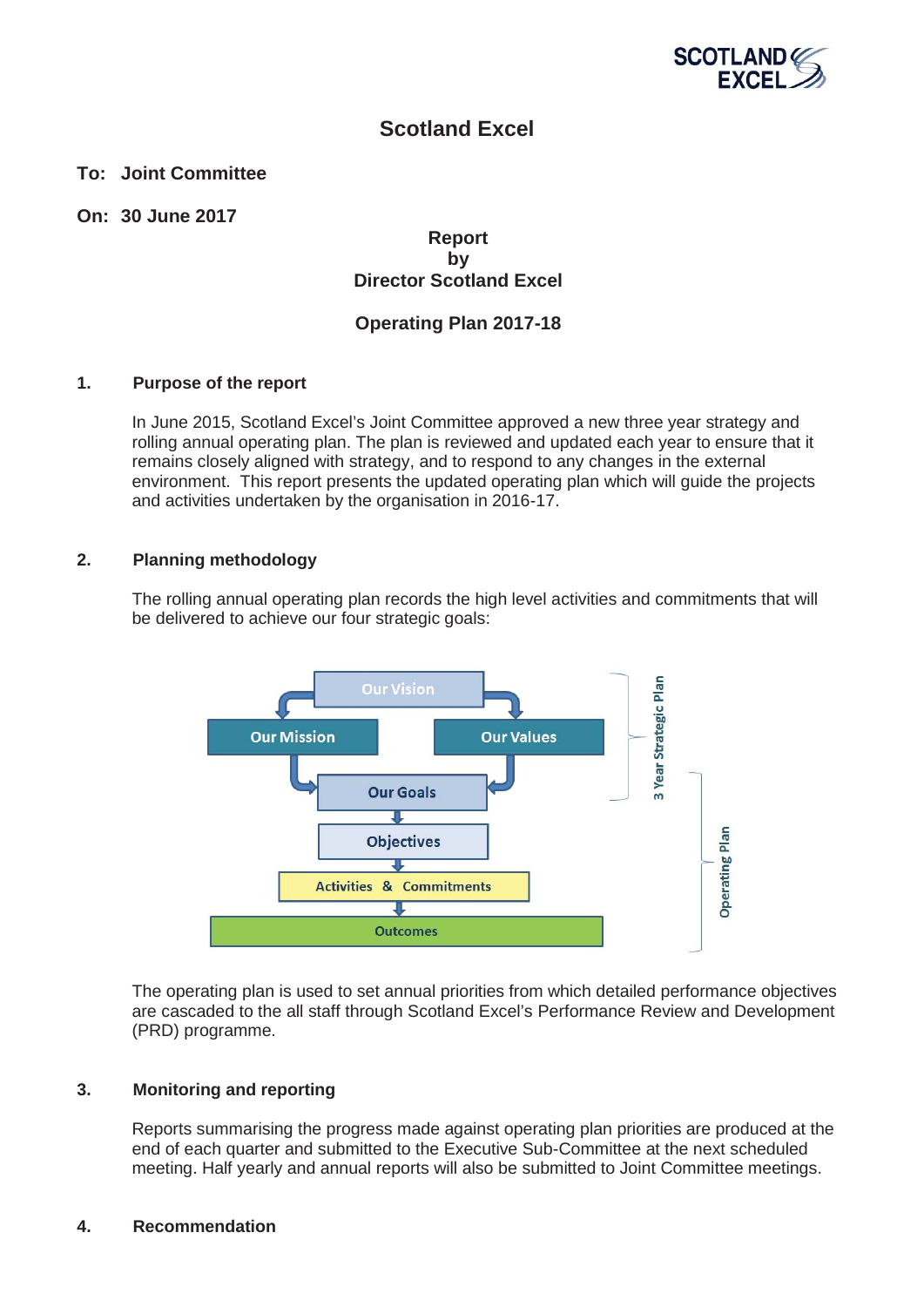The members of the Joint Committee are invited to note and approve the updated operating plan for 2017-18.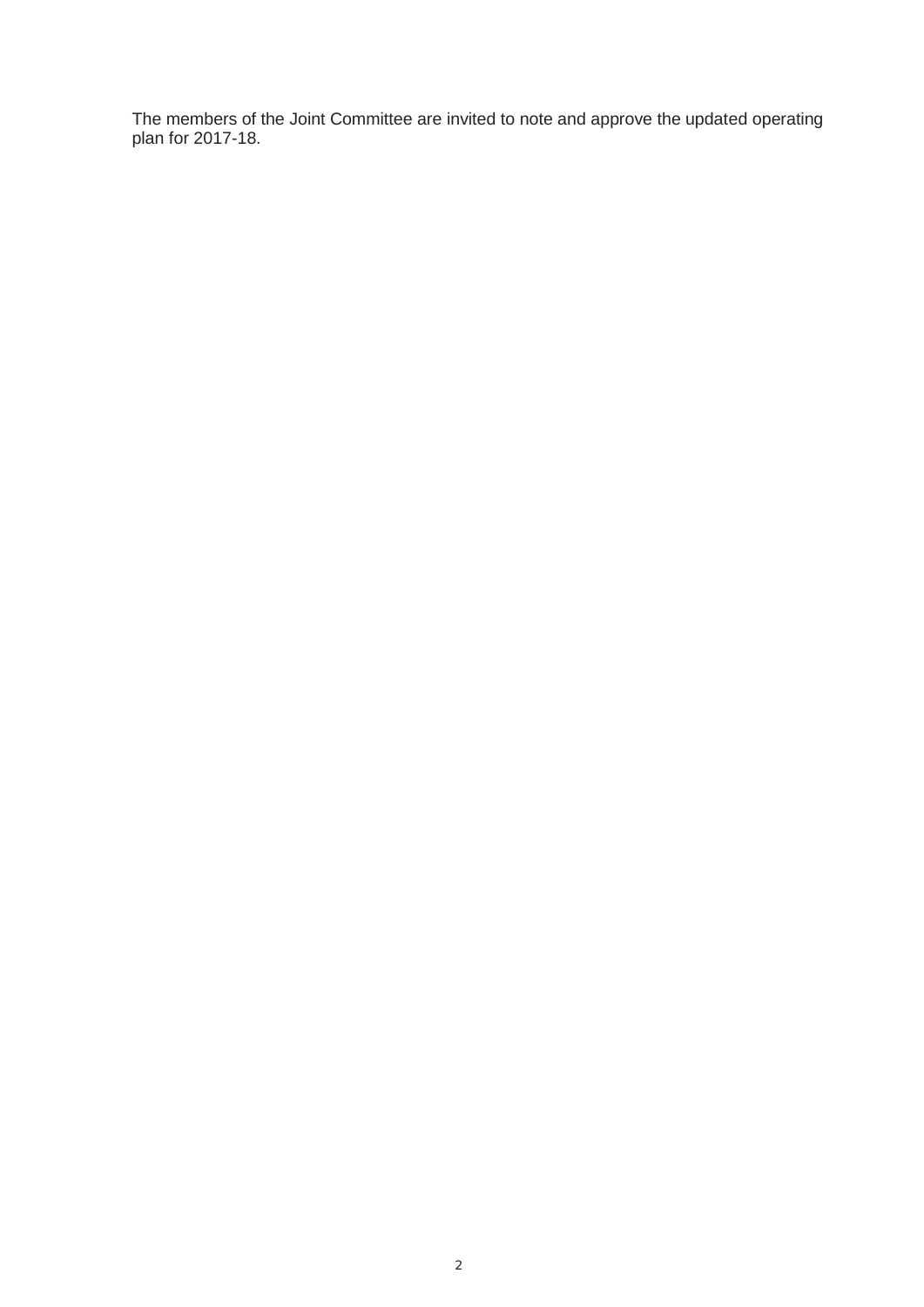



### **Operating Plan 01 April 2017 – 31 March 2018**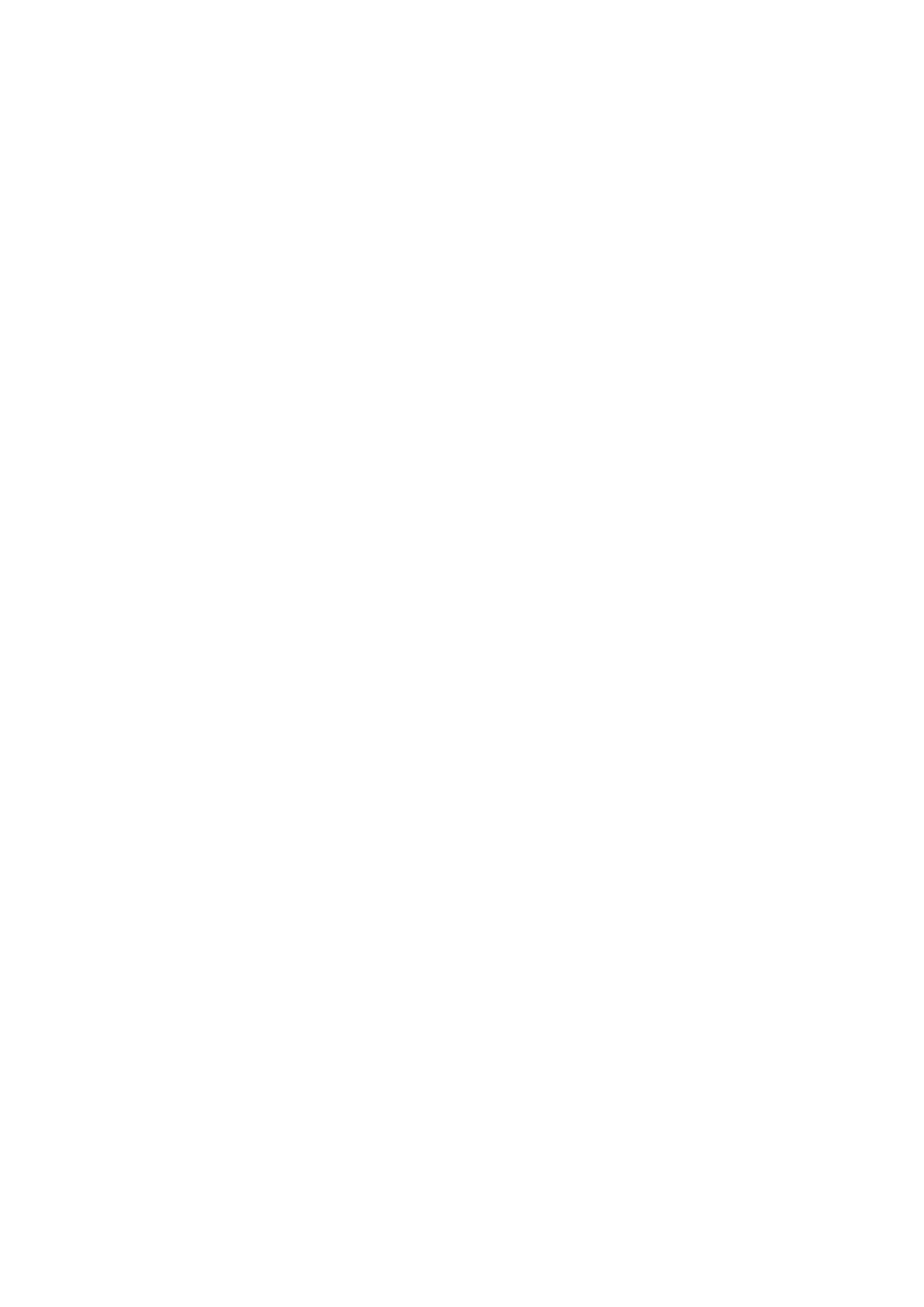### **Introduction**

Scotland Excel is the Centre of Procurement Expertise for the local government sector. Established in 2008, we deliver shared services for collaborative procurement, and lead initiatives to increase procurement capability across the sector though learning and development, consultancy and the development of methodologies, tools and guidance to support good practice.

Our contracts and services aim to increase efficiency and ensure money is saved to protect front line public services. Our strategic approach to procurement has supported innovation in service delivery, helped to deliver national and local policies, and brought wider economic, environmental and social benefits to communities through sustainable procurement and supplier development.

In 2015, we published a new three year corporate strategy to underpin the next phase of growth for our organisation, and ensure our long term sustainability as a successful local government shared service. The strategy has been designed to meet current and future requirements of local authorities identified through extensive stakeholder engagement, consultation and research.

Our vision is to be the shared service partner of choice for the local government sector by ensuring that everything we do delivers value to our customers and their communities. The strategy map on page 5 provides an overview of our business goals and strategic objectives, and the full strategy document is available to download from our website.

To support the strategy, we have developed a rolling annual operating plan to record the high level activities and commitments we will deliver to achieve our business goals. The plan is used to set annual priorities and develop detailed action plans for the organisation which are cascaded as annual performance objectives for employees.

This is the third and final iteration of the plan which reflects the progress that has been made over the past two years and responds to changes in our external environment. Our progress reports for 2015-16 and 2016-17 provide information on the activities undertaken to date, and can be used to track the evolution of the operating plan.

We also use these annual reviews to assess what we have achieved in relation to the eight outcomes identified in the strategy map. An assessment for 2017-18 can be found on page 6.

A new five year corporate strategy will be developed later this year to inform the organisation's activities until 2022. Rolling annual operating plans will continue to be published from 2018 to support the new strategy.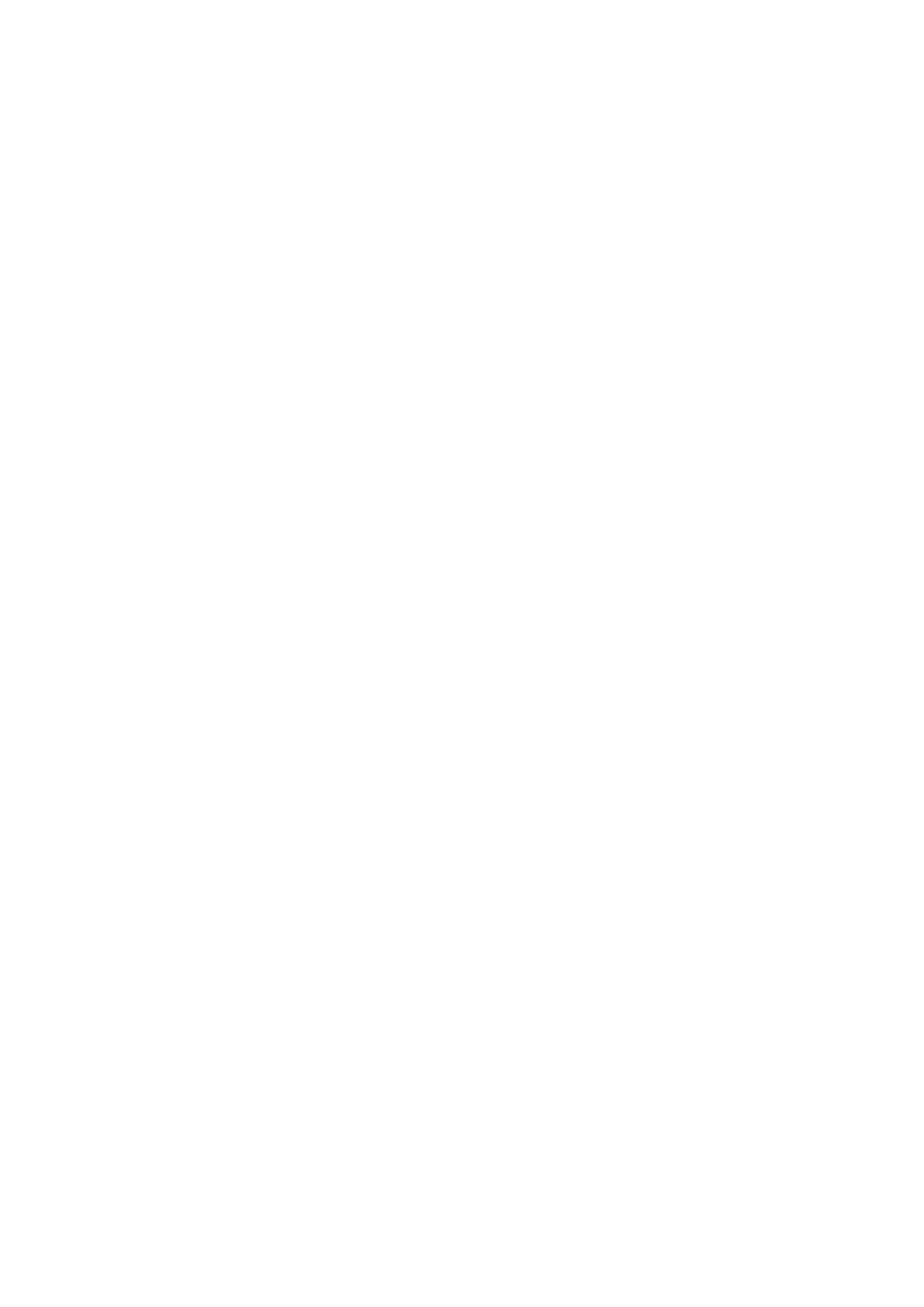### **Strategy Map**

### **Vision**

To be the shared service partner of choice for the Local Government sector

**Mission** 

To deliver **effective** and **customer-orientated** shared services which support **collaborative**, **innovative** and **sustainable** public services, add **measurable value** for our customers, and bring **tangible benefits** for local communities and service users.

### **Values**

### **Professional • Courageous • Respectful • Integrity**

|                                                                                                                                                                      |                                                                                                                                                                               | <b>Outcomes</b>                                                                                                                                                   |                                                                                                                                                                                  |
|----------------------------------------------------------------------------------------------------------------------------------------------------------------------|-------------------------------------------------------------------------------------------------------------------------------------------------------------------------------|-------------------------------------------------------------------------------------------------------------------------------------------------------------------|----------------------------------------------------------------------------------------------------------------------------------------------------------------------------------|
| Our services support the<br>effective and efficient<br>delivery of public services                                                                                   | Our services support the<br>implementation of national<br>and local policy priorities                                                                                         | Our customers receive<br>relevant communication<br>and support                                                                                                    | Our people, policies,<br>processes and technology<br>optimise our value                                                                                                          |
| Our expertise supports<br>continuous improvement in<br>our sector's procurement<br>performance                                                                       | Our services help to deliver<br>positive and sustainable<br>outcomes for communities<br>and service users                                                                     | Our reputation<br>demonstrates the value of<br>collaboration                                                                                                      | Our customers are satisfied<br>with our services and<br>achieve a measurable return<br>on their investment                                                                       |
|                                                                                                                                                                      |                                                                                                                                                                               | <b>Goals</b>                                                                                                                                                      |                                                                                                                                                                                  |
| 1: Supporting the<br>delivery of better<br>and more effective<br>public services                                                                                     | 2: Being sustainable<br>in everything we<br>do                                                                                                                                | 3: Placing customers<br>at the heart of our<br>business                                                                                                           | 4: Becoming the<br>partner of choice<br>for delivering shared<br>services                                                                                                        |
| <b>Strategic objectives:</b>                                                                                                                                         | <b>Strategic objectives:</b>                                                                                                                                                  | <b>Strategic objectives:</b>                                                                                                                                      | Strategic objectives:                                                                                                                                                            |
| 1.1 Deliver a range of<br>collaborative<br>procurement and<br>supplier development<br>services which support<br>customers at a<br>strategic and<br>operational level | 2.1 Work with<br>stakeholders to<br>develop procurement<br>strategies which<br>support the delivery<br>of national and local<br>policy priorities<br>2.2 Deliver positive and | 3.1 Work with customers<br>to develop and<br>implement bespoke<br>plans for maximising<br>the value of our<br>services<br>3.2 Develop robust<br>communications    | 4.1 Implement<br>organisational<br>development policies<br>which support a highly<br>skilled, motivated and<br>engaged workforce<br>4.2 Implement best<br>practice processes and |
| 1.2 Deliver a range of<br>shared services which<br>support customers in<br>the development of<br>their professional,<br>organisational and<br>commercial capability  | measurable social,<br>economic and<br>environmental impact<br>to local communities<br>2.3 Lead and support<br>customers in the<br>development and                             | strategies which<br>support customer<br>engagement and<br>position Scotland<br>Excel and its<br>customers as leaders<br>in public procurement<br>/shared services | technology which<br>support the efficient<br>and effective delivery<br>of services to customers<br>4.3 Implement robust<br>strategies, governance,<br>risk management and        |
| 1.3 Deliver a range of new<br>shared services which<br>support the<br>effectiveness and<br>efficiency of customer<br>operations                                      | implementation of<br>best practice in<br>sustainable<br>procurement                                                                                                           | 3.3 Represent the views<br>and needs of<br>customers in the wider<br>stakeholder<br>environment                                                                   | funding models which<br>demonstrate a<br>measurable return on<br>investment to<br>customers and secure<br>Scotland Excel's future                                                |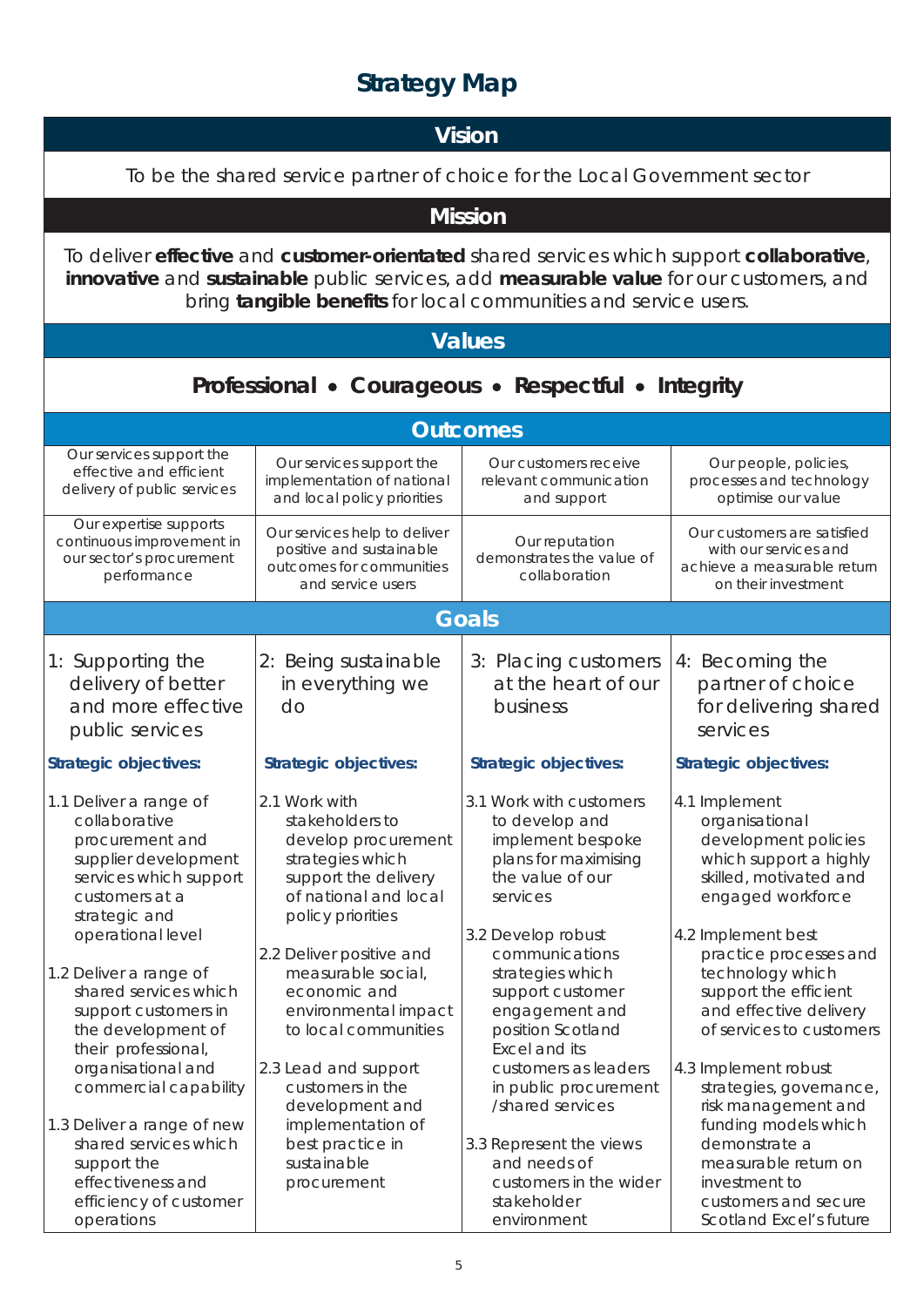### **Progress against outcomes**

During 2016-17, our activities achieved the following outcomes.

| Our services support the effective and efficient<br>delivery of public services                                                                                                                                                                                                                                                                                                                                                                      | Our expertise supports continuous improvement<br>in procurement performance                                                                                                                                                                                                                                                                                                                                                                                                                                       |
|------------------------------------------------------------------------------------------------------------------------------------------------------------------------------------------------------------------------------------------------------------------------------------------------------------------------------------------------------------------------------------------------------------------------------------------------------|-------------------------------------------------------------------------------------------------------------------------------------------------------------------------------------------------------------------------------------------------------------------------------------------------------------------------------------------------------------------------------------------------------------------------------------------------------------------------------------------------------------------|
| New contracts delivered for demolition,<br>energy efficiency contractors and outdoor<br>play equipment<br>Funding secured to develop procurement<br>solutions for care homes for older people,<br>adult supported living and care at home<br>Support provided to SEEMis for the<br>procurement of a new national education<br>management information system                                                                                          | 'Scotland Excel Academy' launched to<br>$\bullet$<br>provide flexible, multi-disciplined learning for<br>local authority procurement practitioners<br>49 projects, workshops and assessments<br>$\bullet$<br>delivered to councils to support<br>procurement performance<br>Funding secured to develop and deliver a<br>$\bullet$<br>programme to support procurement<br>capability within the housing sector                                                                                                     |
| Our services support the implementation of<br>national and local policy priorities<br>New fostering services contract includes<br>provision for continuing care places for<br>young people aged up to 21 years<br>New contract for energy efficiency<br>contractors will help councils and housing<br>associations reduce fuel poverty<br>New outdoor play equipment contract<br>supports the delivery of the national Play<br>Strategy for Scotland | Our services help to deliver positive and<br>sustainable outcomes for communities and<br>service users<br>Community benefits delivered 53 jobs, 18<br>$\bullet$<br>apprenticeships, 17 work placements and<br>7,852 hours of work experience<br>£535m spend on current contract portfolio<br>with Scottish-based suppliers, of which 73% is<br>with SMEs<br>New domestic furniture contract includes<br>opportunities for third sector organisations<br>and supported business                                    |
| Our customers receive relevant communication<br>and support<br>New website launched with additional<br>functionality developed in response to<br>customer feedback<br>Annual development event held for 69 local<br>authority procurement delegates in February<br>2017<br>New infographic report provides key<br>procurement statistics for each local<br>authority area                                                                            | Our reputation demonstrates the value of<br>collaboration<br>62 print and online news stories generated<br>by Scotland Excel and a further 44<br>generated with partners<br>Scotland Excel staff invited to speak at 22<br>$\bullet$<br>events and conferences<br>80 delegates attended a Scotland Excel<br>$\bullet$<br>event in March 2017 promoting careers in<br>public sector procurement                                                                                                                    |
| Our people, policies, processes and technology<br>optimise our value<br>New contract and supplier management<br>programme developed to increase<br>efficiency and improve reporting<br>Plans for a cloud-based ICT infrastructure<br>initiated to increase business agility and<br>efficiency<br>New small value contracts team established<br>to release capacity within council<br>procurement teams                                               | Our customers are satisfied with our services and<br>achieve a measurable return on their investment<br>Estimated savings of £16.1m achieved,<br>$\bullet$<br>representing a return of c. £5 for every £1<br>invested in Scotland Excel<br>£762K of funding secured from Scottish<br>$\bullet$<br>Government to expand collaborative<br>services for new and existing customers<br>82% of stakeholders reported 'good' or 'very<br>$\bullet$<br>good' overall satisfaction in our customer<br>satisfaction survey |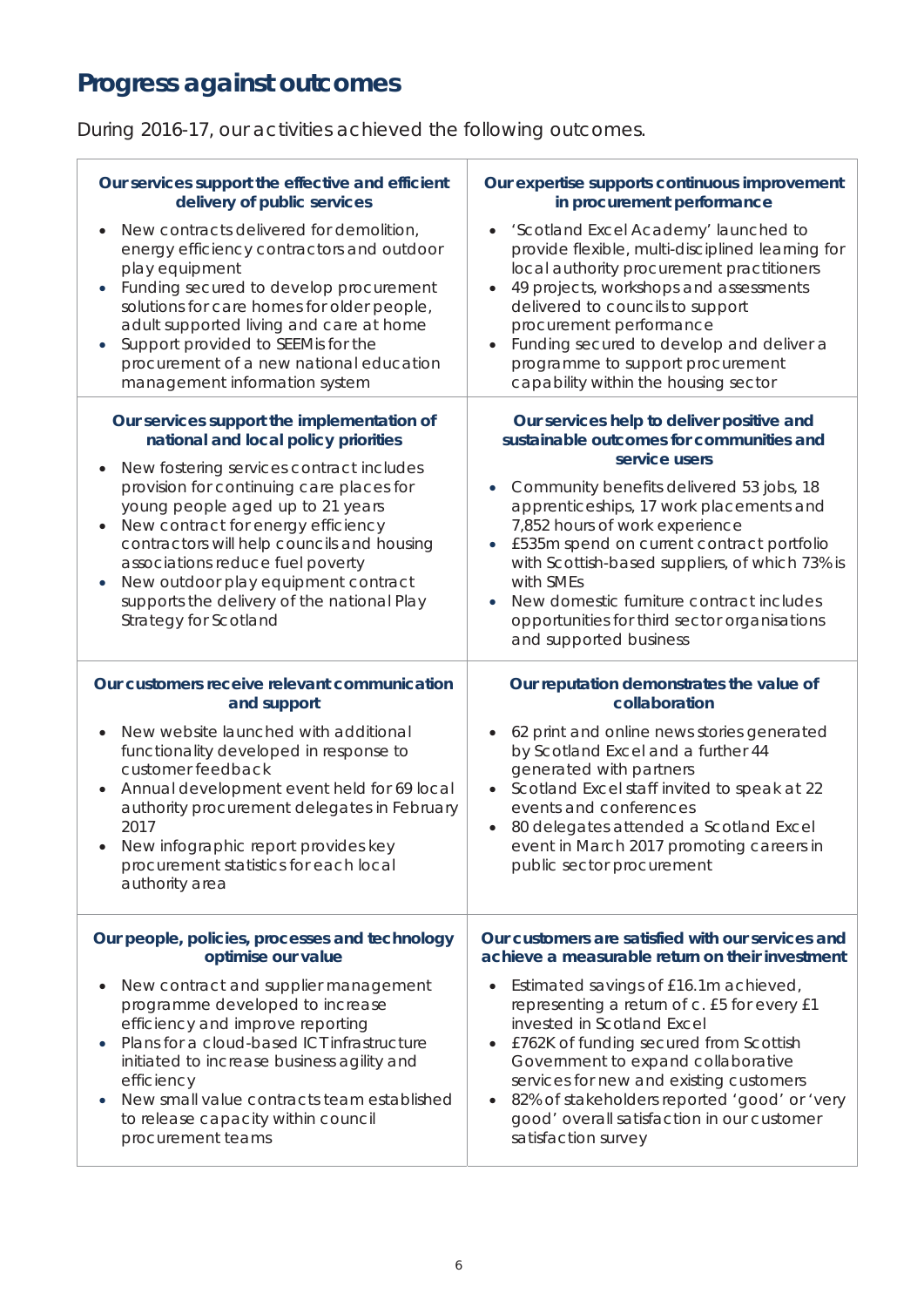### **Priorities for 2017-18**

Summary of the key activities and commitments we have identified for this year:

| do                                                                                                                                                                                                                                                                                                                                                                                                                                                                                                                                                                                                                                                                                                                                                                                                                                           |
|----------------------------------------------------------------------------------------------------------------------------------------------------------------------------------------------------------------------------------------------------------------------------------------------------------------------------------------------------------------------------------------------------------------------------------------------------------------------------------------------------------------------------------------------------------------------------------------------------------------------------------------------------------------------------------------------------------------------------------------------------------------------------------------------------------------------------------------------|
| Publish an annual procurement report in line<br>with procurement legislation                                                                                                                                                                                                                                                                                                                                                                                                                                                                                                                                                                                                                                                                                                                                                                 |
| Develop and implement a procurement<br>strategy for care home services for older<br>people.<br>Research the care at home and adult<br>supported living sectors and make<br>recommendations for future commissioning<br>Provide procurement support for the Scottish<br>Local Government Digital Transformation<br>programme<br>Develop a proposal for the procurement of<br>$\bullet$<br>childcare and early learning services<br>Continue to support national and local policy<br>initiatives through procurement<br>Continue to identify and implement<br>procurement opportunities for the third sector<br>and supported businesses<br>Continue to develop and enhance<br>community benefits and local economic<br>impact reporting<br>Continue to support councils with sustainable<br>$\bullet$<br>procurement duties and best practice |
| Goa1 4: Becoming the partner of choice<br>for delivering shared services                                                                                                                                                                                                                                                                                                                                                                                                                                                                                                                                                                                                                                                                                                                                                                     |
| Deliver an organisational development<br>strategy to support staff recruitment, retention,<br>performance and engagement<br>Complete Scotland Excel's migration to a<br>$\bullet$<br>cloud-based ICT infrastructure<br>Continue to review governance<br>$\bullet$<br>arrangements to create a robust framework<br>for delivering the organisation's activities<br>Continue to implement plans for improving<br>$\bullet$<br>data management and business intelligence<br>Develop a new five year corporate strategy<br>for 2018-22 to support the future growth of<br><b>Scotland Excel</b><br>Explore funding and/or income generation<br>opportunities to ensure the long term<br>sustainability of the organisation                                                                                                                       |
|                                                                                                                                                                                                                                                                                                                                                                                                                                                                                                                                                                                                                                                                                                                                                                                                                                              |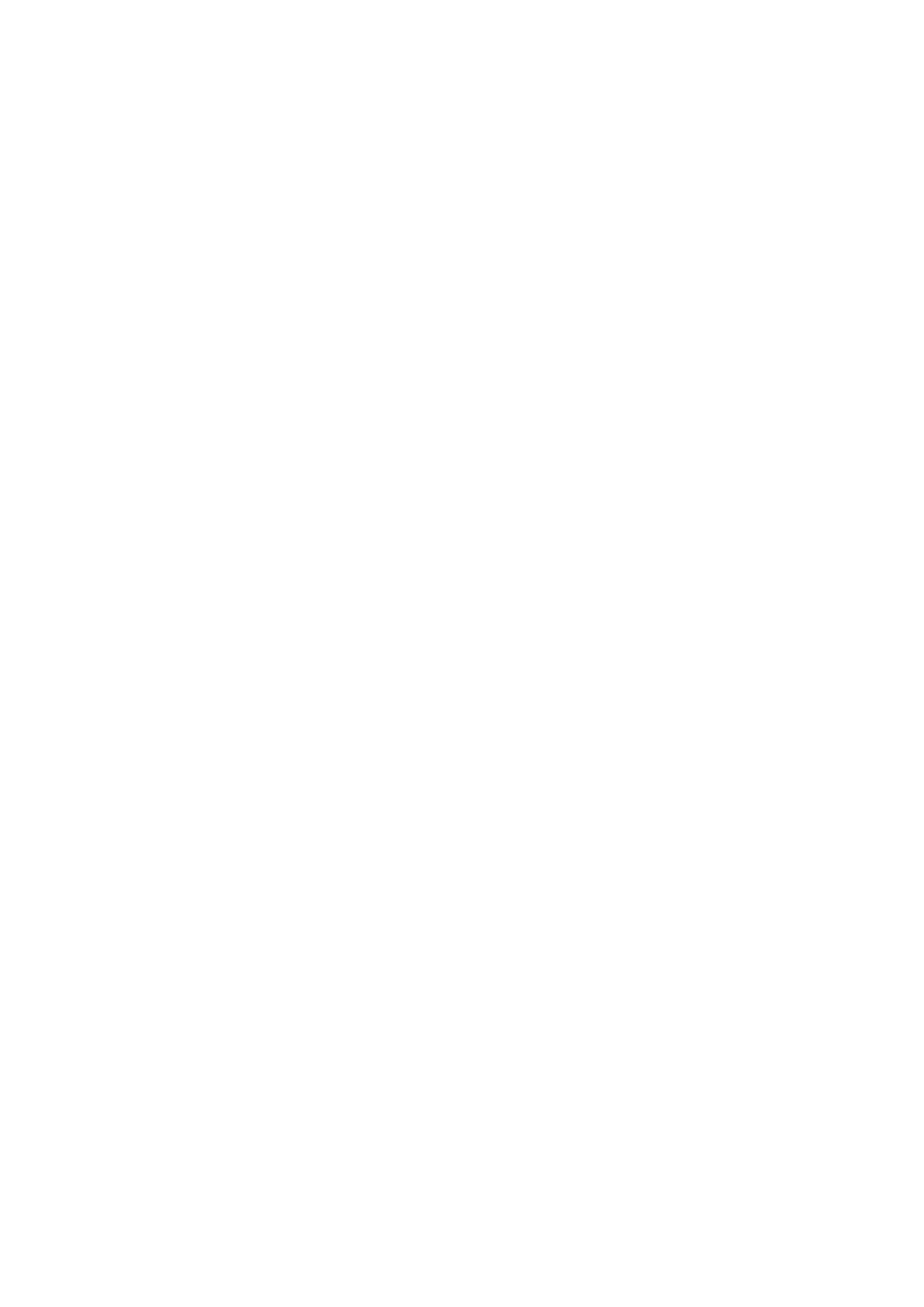

# Goa1 1: Supporting the delivery of better and more effective public services **Goa1 1: Supporting the delivery of better and more effective public services**

**Strategic objectives** 

Strategic objectives

| $\overline{\phantom{0}}$ |                                                                                                              | Deliver a range of collaborative procurement and supplier development services which support customers at a strategic and operational level                                                                                                                                                                                                                                                                                                                                                                                                                                                                                                                                                                                                                                                                                                                                                                 |
|--------------------------|--------------------------------------------------------------------------------------------------------------|-------------------------------------------------------------------------------------------------------------------------------------------------------------------------------------------------------------------------------------------------------------------------------------------------------------------------------------------------------------------------------------------------------------------------------------------------------------------------------------------------------------------------------------------------------------------------------------------------------------------------------------------------------------------------------------------------------------------------------------------------------------------------------------------------------------------------------------------------------------------------------------------------------------|
| 1.2                      |                                                                                                              | Deliver a range of shared services which support customers in the development of their professional, organisational and commercial capability                                                                                                                                                                                                                                                                                                                                                                                                                                                                                                                                                                                                                                                                                                                                                               |
| $\frac{3}{1}$            |                                                                                                              | e effectiveness and efficiency of customer operations<br>Deliver a range of new shared services which support th                                                                                                                                                                                                                                                                                                                                                                                                                                                                                                                                                                                                                                                                                                                                                                                            |
|                          |                                                                                                              |                                                                                                                                                                                                                                                                                                                                                                                                                                                                                                                                                                                                                                                                                                                                                                                                                                                                                                             |
| <b>Activity</b>          |                                                                                                              | Commitment                                                                                                                                                                                                                                                                                                                                                                                                                                                                                                                                                                                                                                                                                                                                                                                                                                                                                                  |
|                          | strategic priorities of member<br>contract plan aligned to the<br>(a) Develop and implement a<br>authorities | approaches to funding and resourcing procurement opportunities including chargeable<br>services for the local government Digital Office to support the implementation of digital<br>Continue to operate a flexible workforce model to support the effective implementation of the contract delivery<br>Research the care at home and adult supported living sectors across Scotland and make recommendations for<br>Deliver a rolling schedule of new contract opportunities identified and agreed with local authority stakeholders<br>a procurement strategy for care home services for older people<br>Ensure renewed contracts continue to focus on current strategic priorities<br>services, partnership working and portfolio restructuring<br>authorities<br>Develop and implement<br>Provide ICT procurement<br>technologies within loca<br>Continue to explore new<br>future commissioning<br>plan |
|                          | (b) Develop and implement a<br>strategy and plan for the<br>delivery of contract and<br>supplier management  | Continue to produce annual contract management reports for all contracts to support continuous improvement<br>Complete the roll out of Scotland Excel's new contract and supplier management(CSM) programme across the<br>contract portfolio                                                                                                                                                                                                                                                                                                                                                                                                                                                                                                                                                                                                                                                                |
|                          | (c) Develop and implement a<br>strategy and plan for<br>improving supplier<br>performance                    | Identify and work with key suppliers within each category to explore the potential for developing long term<br>plans for the second Scotland Excel Supplier Excellence Awards in February 2018<br>Deliver an integrated programme of supplier development activity as part of Scotland Excel's CSM model<br>partnerships which add value to the solutions they provide to councils<br>Develop and implement                                                                                                                                                                                                                                                                                                                                                                                                                                                                                                 |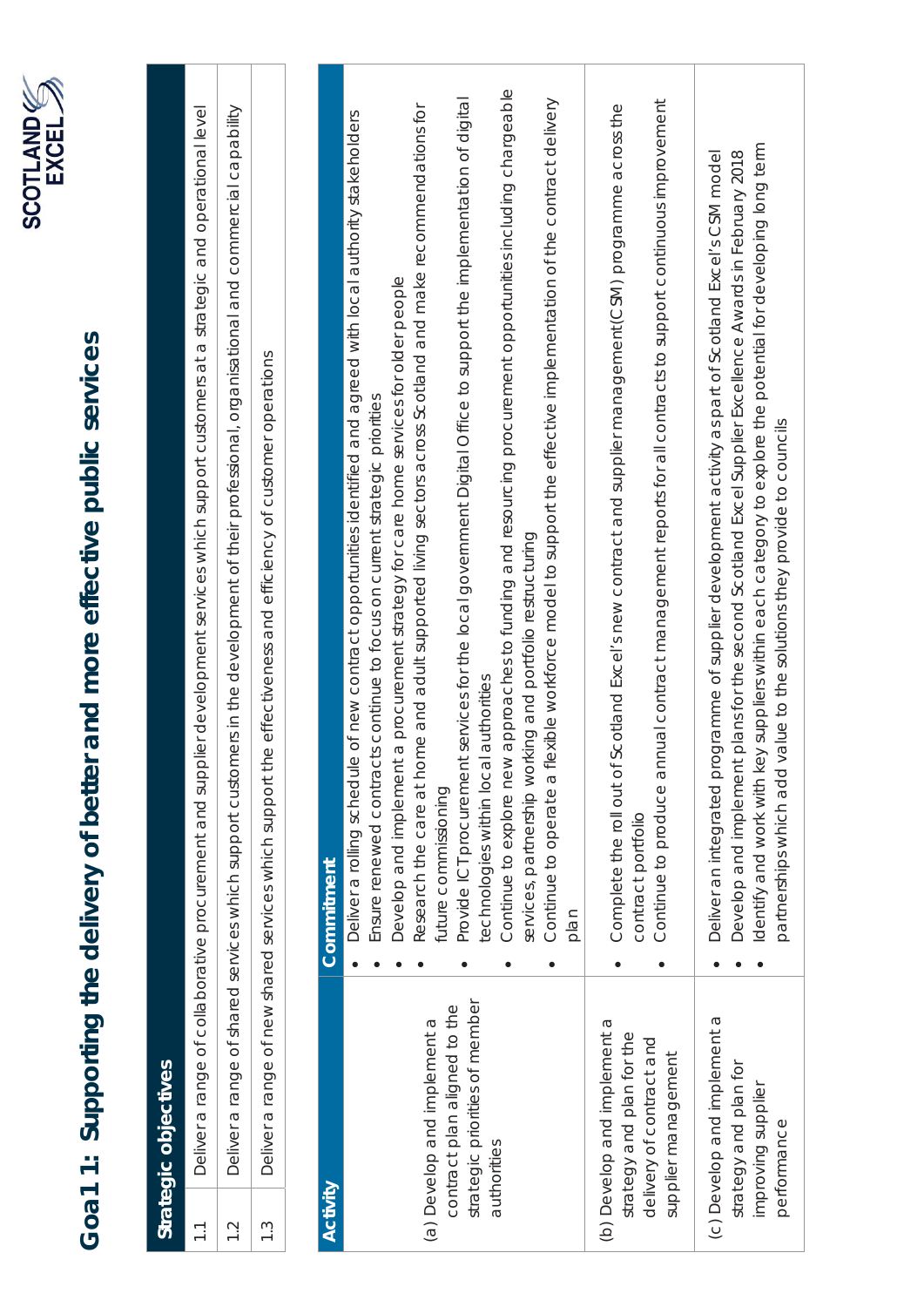| (d) Manage the rollout of a new<br>capability assessment to the<br>local government sector<br>national procurement                                | Continue to work with national procurement partners to implement a rolling two-year cycle of PCIP assessments<br>of Procurement and Commercial Capability (PCIP) assessments for remaining local<br>Complete the first cycle<br>authorities by July 2017                                                                                                                                                                                                                                                                                                                                          |
|---------------------------------------------------------------------------------------------------------------------------------------------------|---------------------------------------------------------------------------------------------------------------------------------------------------------------------------------------------------------------------------------------------------------------------------------------------------------------------------------------------------------------------------------------------------------------------------------------------------------------------------------------------------------------------------------------------------------------------------------------------------|
| procurement and commercial<br>support the development of<br>(e) Develop and implement a<br>programme to lead and<br>capability                    | rogramme of procurement capability and change services for local authority procurement<br>ence for local authority procurement practitioners which supports change and capability<br>ogramme for the housing sector including procurement capability assessments, change<br>dvice on collaborative contracts and community benefits, and additional chargeable<br>practitioners, based on PCIP results and council needs<br>ary 2018<br>Develop and deliver a pr<br>Deliver an annual confer<br>within the sector in Febru<br>Develop and deliver a pr<br>management support, a<br>services       |
| support professional capability<br>and encourage new entrants<br>procurement academy' to<br>(f) Develop and implement a<br>to public procurement  | Continue to develop and deliver the 'Scotland Excel Academy' online learning resource in support of blended and<br>and support new entrants to public procurement, including graduate trainees, interns and<br>Continue to develop and deliver the 'Scotland Excel Academy' as a flexible education programme which meets<br>training needs, partnering with educational and professional institutes to deliver training,<br>qualifications and continuing professional development (CPD)<br>current and future sector<br>distance learning models<br>Continue to encourage<br>modern apprentices |
| requirements in a changing<br>(g) Develop and implement a<br>councils which meets their<br>shared service offering for<br>public sector landscape | strategy for further shared services, aligned to customer needs, ensuring that each new<br>Monitor the investment of new streams of funding from the additional services being delivered in 2017-18<br>proposition and can be delivered effectively and sustainably by Scotland Excel<br>$\sigma$<br>Develop and implement<br>service has a clear value                                                                                                                                                                                                                                           |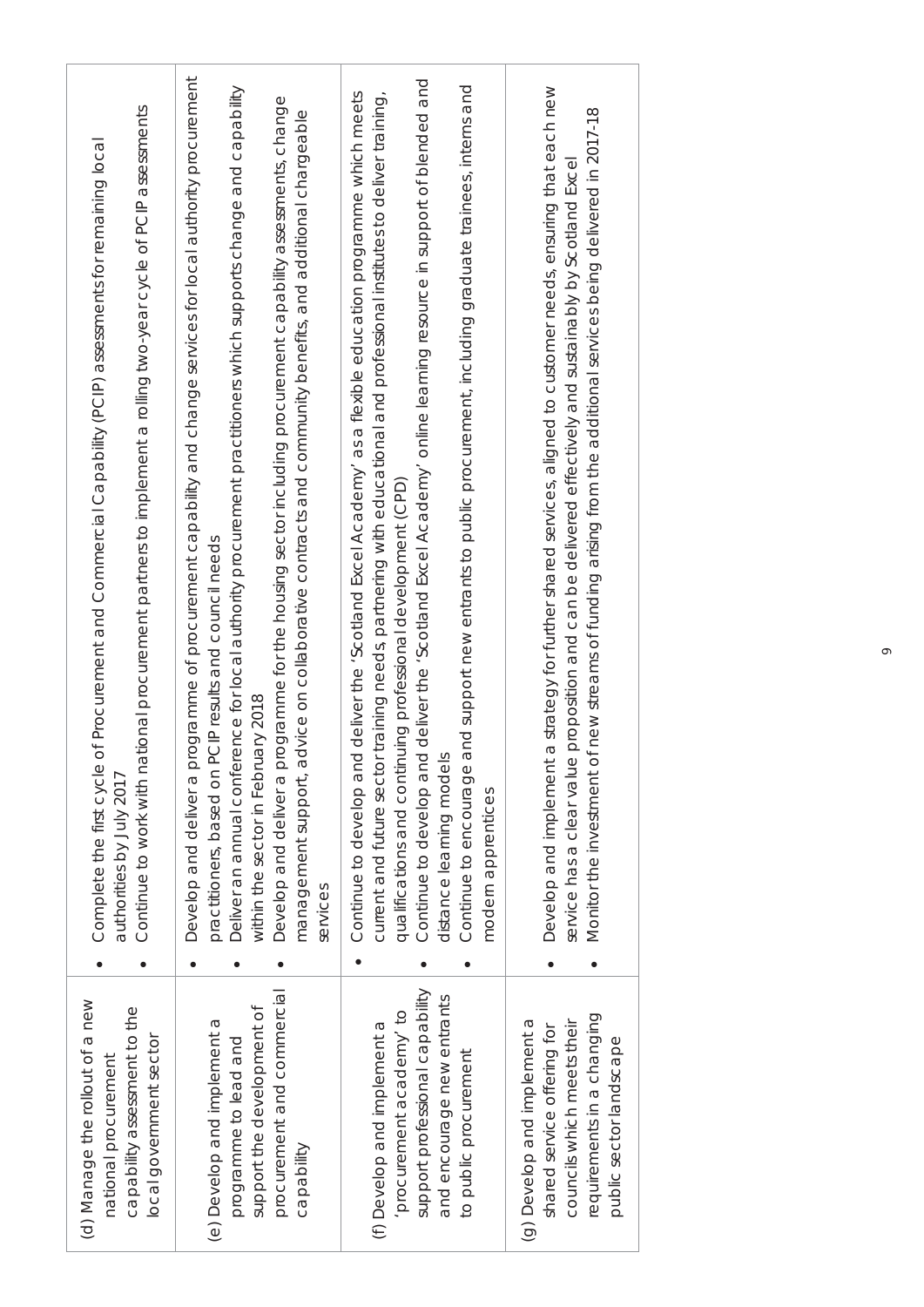|          | Strategic objectives                                       |                                                                                                                                                                                                                                                                                                                                       |
|----------|------------------------------------------------------------|---------------------------------------------------------------------------------------------------------------------------------------------------------------------------------------------------------------------------------------------------------------------------------------------------------------------------------------|
| 2.1      |                                                            | es which support the delivery of national and local policy priorities<br>Work with stakeholders to develop procurement strategi                                                                                                                                                                                                       |
| 2.2      |                                                            | Deliver positive and measurable social, economic and environmental impact to local communities                                                                                                                                                                                                                                        |
| 2.3      |                                                            | Lead and support customers in the development and implementation of best practice in sustainable procurement                                                                                                                                                                                                                          |
|          |                                                            |                                                                                                                                                                                                                                                                                                                                       |
| Activity |                                                            | Commitment                                                                                                                                                                                                                                                                                                                            |
|          |                                                            | on procurement activity in line with the requirements of the Procurement Reform (Scotland)<br>new General Data Protection Regulation (GDPR) in relation to Scotland Excel's business<br>nd develop a plan to ensure compliance<br>Publish an annual report<br>Assess the impact of the<br>policies and processes a<br><b>Act 2014</b> |
|          | strategies for responding to<br>(a) Develop and implement  | and/or opportunities arising from the local planning aspects of the Community<br>Empowerment (Scotland) Act 2015<br>Continue to monitor risks                                                                                                                                                                                         |
|          | procurement and/or public<br>sector legislation            | Continue to engage with Chief Officers of Integration Joint Boards (UBs) to secure social care procurement<br>opportunities arising from the Public Bodies (Joint Working) Act 2014                                                                                                                                                   |
|          |                                                            | Develop a proposal to support councils with the procurement of early learning and childcare provision to meet<br>increased obligations under the Children and Young People (Scotland) Act 2014                                                                                                                                        |
|          |                                                            | Continue to implement Scotland Excel's waste category strategy to support councils with duties arising from the<br>Waste (Scotland) Regulations 2012                                                                                                                                                                                  |
|          |                                                            | Continue to consider workforce matters in collaborative tenders, monitoring and reporting on supplier Living Wage<br>commitments                                                                                                                                                                                                      |
|          | collaborative frameworks<br>(b) Ensure Scotland Excel's    | Continue to consider other policy areas that can be supported through collaborative tenders, (e.g. ethical sourcing,<br>health and nutrition, organic and local produce)                                                                                                                                                              |
|          | government policy priorities<br>support local and national | roll out of recommendations arising from the Construction Review including cross-sector<br>Continue to develop social care frameworks around national outcomes, (e.g. GIRFEC, Keys to Life)<br>national construction contract development activity<br>engagement to support<br>Continue to support the                                |
|          |                                                            |                                                                                                                                                                                                                                                                                                                                       |

### Goa1 2: Being sustainable in everything we do **Goa1 2: Being sustainable in everything we do**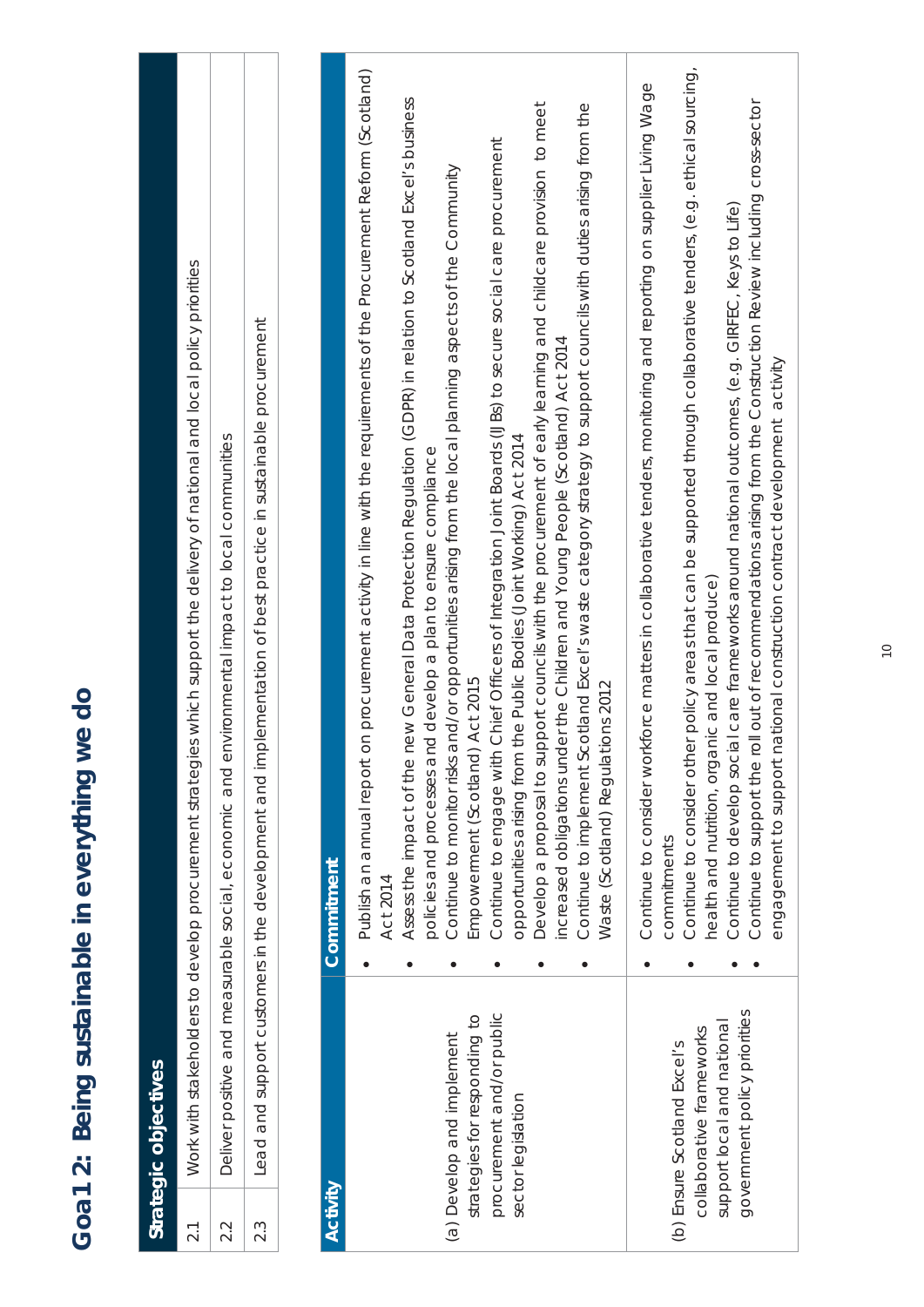|                                                                                                                             | Continue to support participation by local companies in collaborative tenders, providing regular reports to councils                                                                                       |
|-----------------------------------------------------------------------------------------------------------------------------|------------------------------------------------------------------------------------------------------------------------------------------------------------------------------------------------------------|
|                                                                                                                             | on the economic impact delivered for their area                                                                                                                                                            |
|                                                                                                                             | ommunity benefits in collaborative tenders to support employment, training and social<br>Continue to incorporate c                                                                                         |
| (c) Ensure Scotland Excel's                                                                                                 | inclusion at a local level                                                                                                                                                                                 |
| collaborative frameworks                                                                                                    | land Excel's community benefits tracking system and provide regular reports to local<br>Continue to develop Scotl                                                                                          |
| support positive local                                                                                                      | n their local area<br>authorities on the impact                                                                                                                                                            |
| economic outcomes                                                                                                           | Continue to identify opportunities for the third sector and supported businesses through contract participation and                                                                                        |
|                                                                                                                             | supply chain initiatives                                                                                                                                                                                   |
|                                                                                                                             | Champion and facilitate local opportunities for supported businesses in partnership with local authorities and other<br>stakeholders                                                                       |
| support local government<br>environmental duties and<br>collaborative frameworks<br>(d) Ensure Scotland Excel's<br>policies | Continue to support local authorities with their obligations to collect, handle, treat and recover value from waste<br>Continue to assess and mitigate the environmental impact of collaborative contracts |
|                                                                                                                             |                                                                                                                                                                                                            |
| (e) Champion the development                                                                                                | otland Excel's sustainable procurement strategy to guide and support all aspects of<br>Continue to implement Sc<br>sustainable procurement                                                                 |
| and dissemination of best                                                                                                   | authorities with meeting their sustainability duties, working with partners to develop, deliver<br>Continue to support local                                                                               |
| practice in sustainable<br>procurement                                                                                      | Continue to monitor, review and report on macro-environmental factors affecting public procurement, sharing<br>and promote tools and guidance which support good practice                                  |
|                                                                                                                             | intelligence and guidance with local authorities                                                                                                                                                           |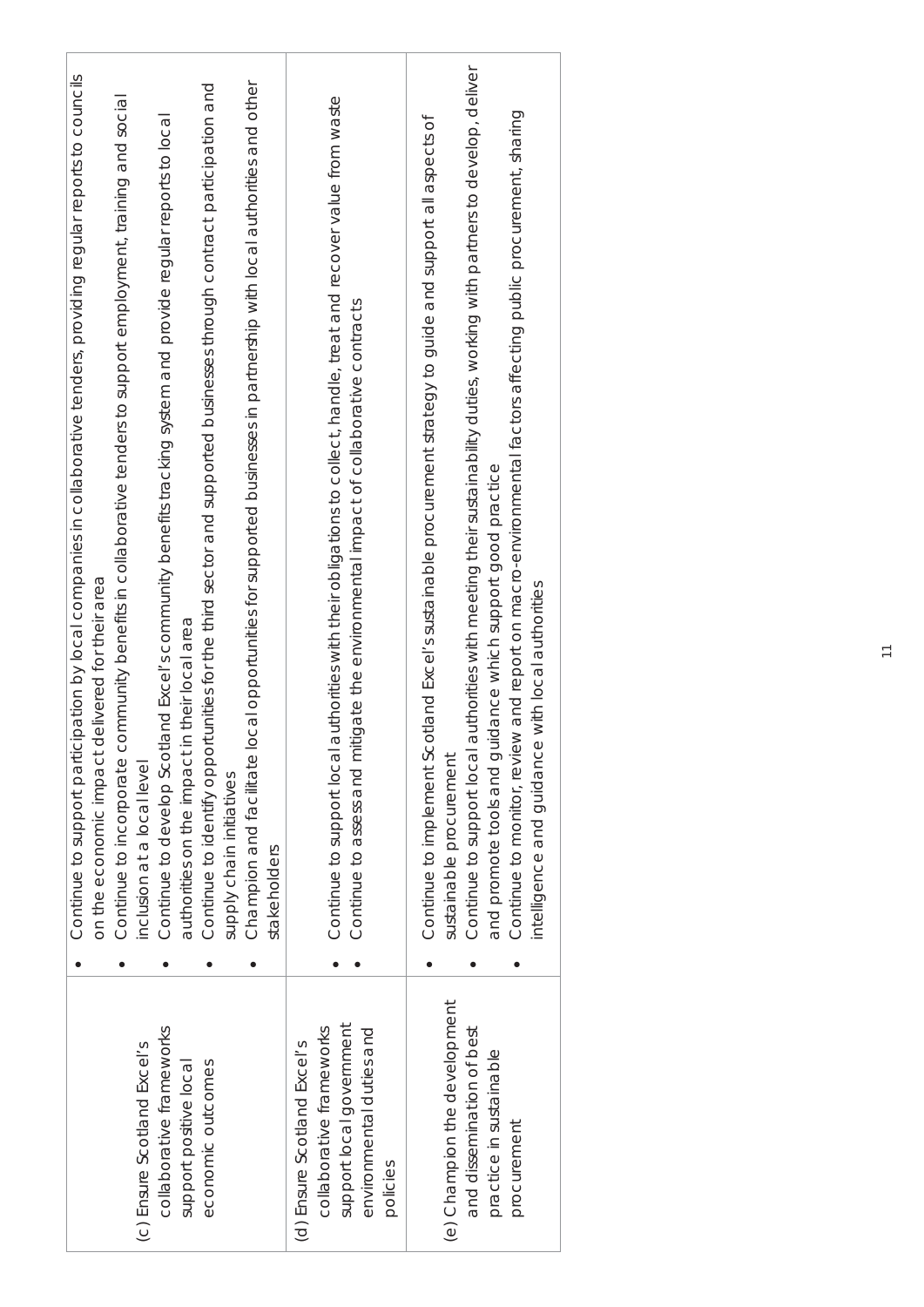| 3.1      |                                                                                                         | rt customer engagement and position Scotland Excel and its customers as leaders in public<br>Work with customers to develop and implement bespoke plans for maximising the value of our services<br>Develop robust communications strategies which suppo |
|----------|---------------------------------------------------------------------------------------------------------|----------------------------------------------------------------------------------------------------------------------------------------------------------------------------------------------------------------------------------------------------------|
| 3.2      | procurement / shared services                                                                           |                                                                                                                                                                                                                                                          |
| 3.3      |                                                                                                         | Represent the views and needs of customers in the wider stakeholder environment                                                                                                                                                                          |
|          |                                                                                                         |                                                                                                                                                                                                                                                          |
| Activity |                                                                                                         | Commitment                                                                                                                                                                                                                                               |
|          | (a) Develop and implement a<br>portfolio of account                                                     | Continue to deliver a rolling programme of account management meetings, information and services in line with                                                                                                                                            |
|          | management services that<br>meet the collective and<br>individual needs of local<br>authority customers | Gather, analyse and report on customer intelligence to support Scotland Excel's business decisions and ensure<br>plans agreed and reviewed annually with each local authority<br>services remain in line with customer requirements                      |
|          | (b) Develop and implement a                                                                             | istomer care forum to respond to the findings of the customer satisfaction survey, develop<br>Implement an internal cu                                                                                                                                   |
|          | stakeholder engagement<br>strategy that support the                                                     | customer service principles and lead the delivery of continuous customer service improvements                                                                                                                                                            |
|          | delivery of first class customer                                                                        | Develop a strategy for future digital developments including options for a web content management system, an<br>online customer collaboration platform, and a customer relationship management system                                                    |
| services | experience across all of our                                                                            | Monitor and manage customer complaints, including regular analysis of data to identify common issues and<br>eliminate root causes of dissatisfaction                                                                                                     |
|          |                                                                                                         | Develop and deliver a rolling communications plan to raise Scotland Excel's profile including corporate<br>communications, public affairs, media and stakeholder engagement                                                                              |
|          | corporate communications<br>(c) Develop and implement a                                                 | Continue to deliver a rolling programme of campaigns, events and activities which market Scotland Excel's services<br>and promote the impact of our work to stakeholders                                                                                 |
|          | strategy that enhances and<br>protects Scotland Excel's                                                 | Maintain Scotland Excel's website as the primary source of accurate and up-to-date corporate news and<br>nformation                                                                                                                                      |
|          | corporate reputation                                                                                    | Continue to identify, monitor and manage all communications risks arising from Scotland Excel's collaborative<br>usiness activities<br>contracts and/or other b                                                                                          |
|          |                                                                                                         |                                                                                                                                                                                                                                                          |

## Goa1 3: Placing customers at the heart of our business **Goa1 3: Placing customers at the heart of our business**

**Strategic objectives** 

Strategic objectives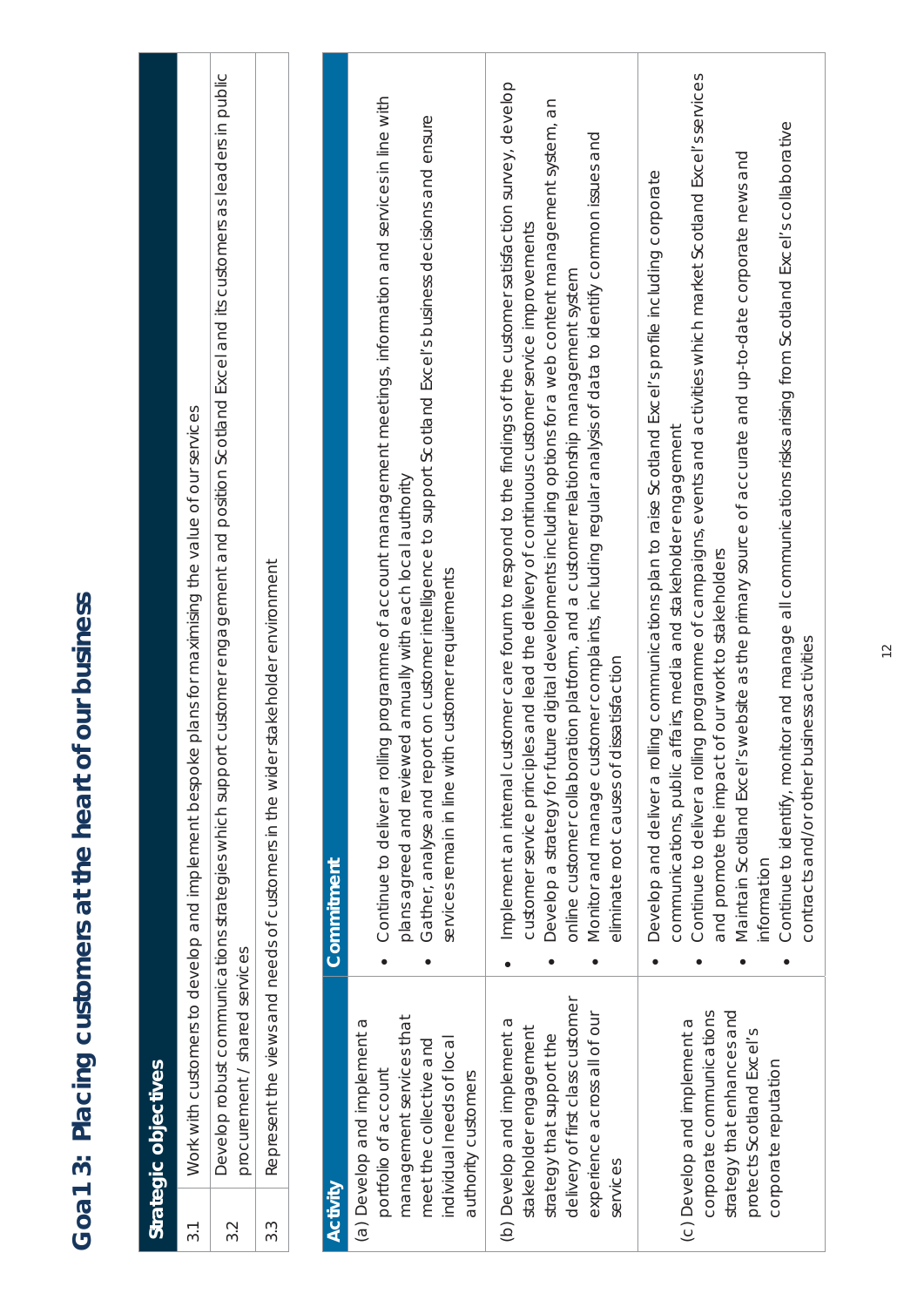| Continue to implement Scotland Excel's associate member strategy to support targeted member recruitment,<br>transparent pricing, and the delivery of value and efficient service to all members | Continue to represent and champion the views and requirements of the sector within the Public Procurement Reform<br>Continue to develop relationships and build influence with key partners and representative bodies for public service<br>Continue to develop and maintain relationships with key national/local bodies or groups that can influence public<br>Continue to host and/or attend local authority forums to share information, reach consensus on sector views and<br>areas supported by collaborative procurement, (e.g. SFT, SCOTS, Social Work Scotland, Zero Waste Scotland)<br>Programme, and strengthen positive working partnerships with other Centres of Procurement Expertise<br>policy, (e.g. COSLA, Improvement Service, Scottish Care, CCPS, FSB, Chambers of Commerce)<br>secure a mandate to lead/influence on behalf of the sector where appropriate |
|-------------------------------------------------------------------------------------------------------------------------------------------------------------------------------------------------|------------------------------------------------------------------------------------------------------------------------------------------------------------------------------------------------------------------------------------------------------------------------------------------------------------------------------------------------------------------------------------------------------------------------------------------------------------------------------------------------------------------------------------------------------------------------------------------------------------------------------------------------------------------------------------------------------------------------------------------------------------------------------------------------------------------------------------------------------------------------------------|
|                                                                                                                                                                                                 |                                                                                                                                                                                                                                                                                                                                                                                                                                                                                                                                                                                                                                                                                                                                                                                                                                                                                    |
| clear business and financial<br>(d) Develop and implement a<br>and the membership base<br>benefits to Scotland Excel<br>members which delivers<br>model for associate                           | with the wider public sector<br>place to support the needs<br>has the right partnerships in<br>(e) Develop and implement a<br>programme for engaging<br>to ensure Scotland Excel<br>of its customers                                                                                                                                                                                                                                                                                                                                                                                                                                                                                                                                                                                                                                                                               |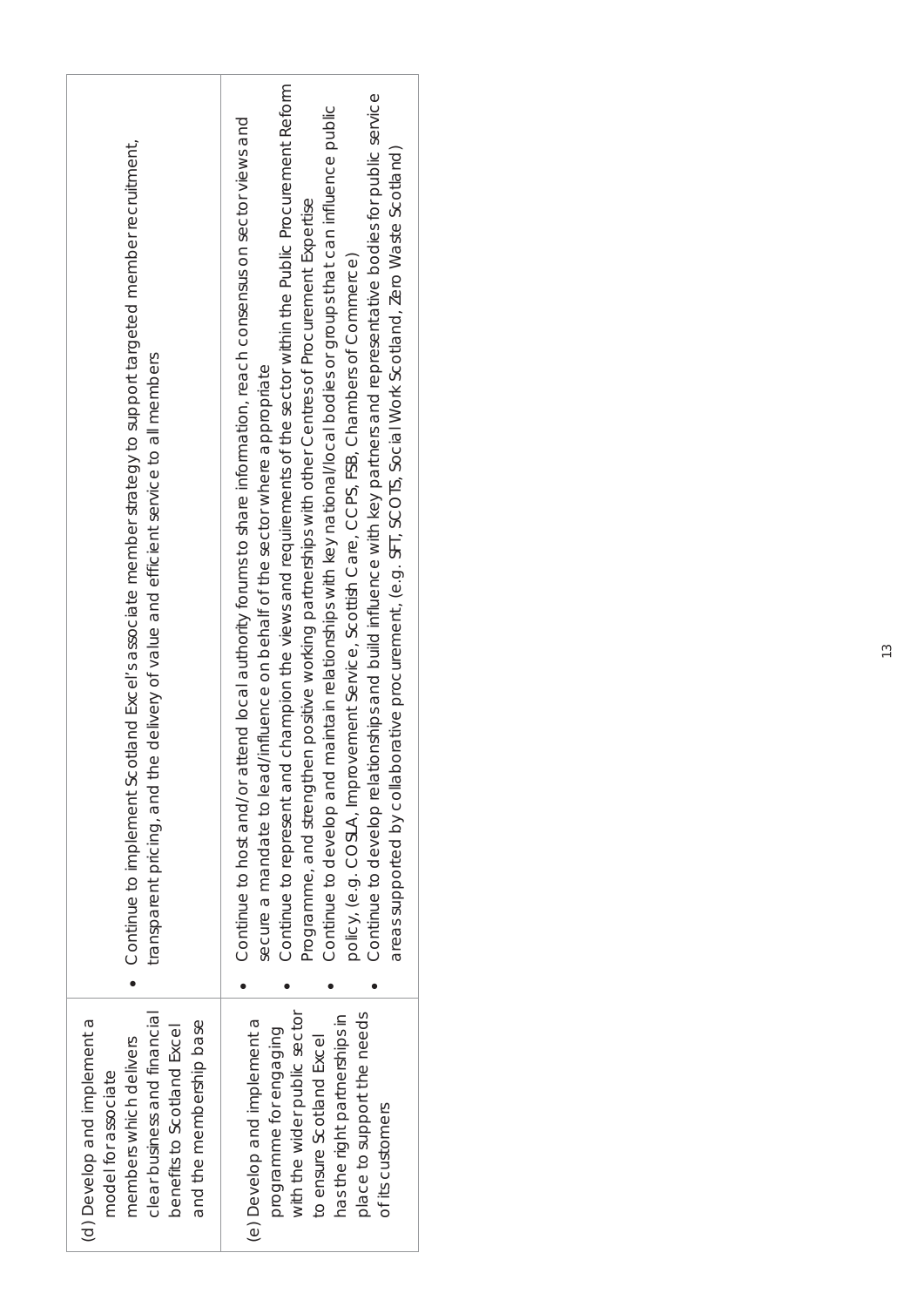**Goa1 4: Becoming the partner of choice for delivering shared services** 

Goa1 4: Becoming the partner of choice for delivering shared services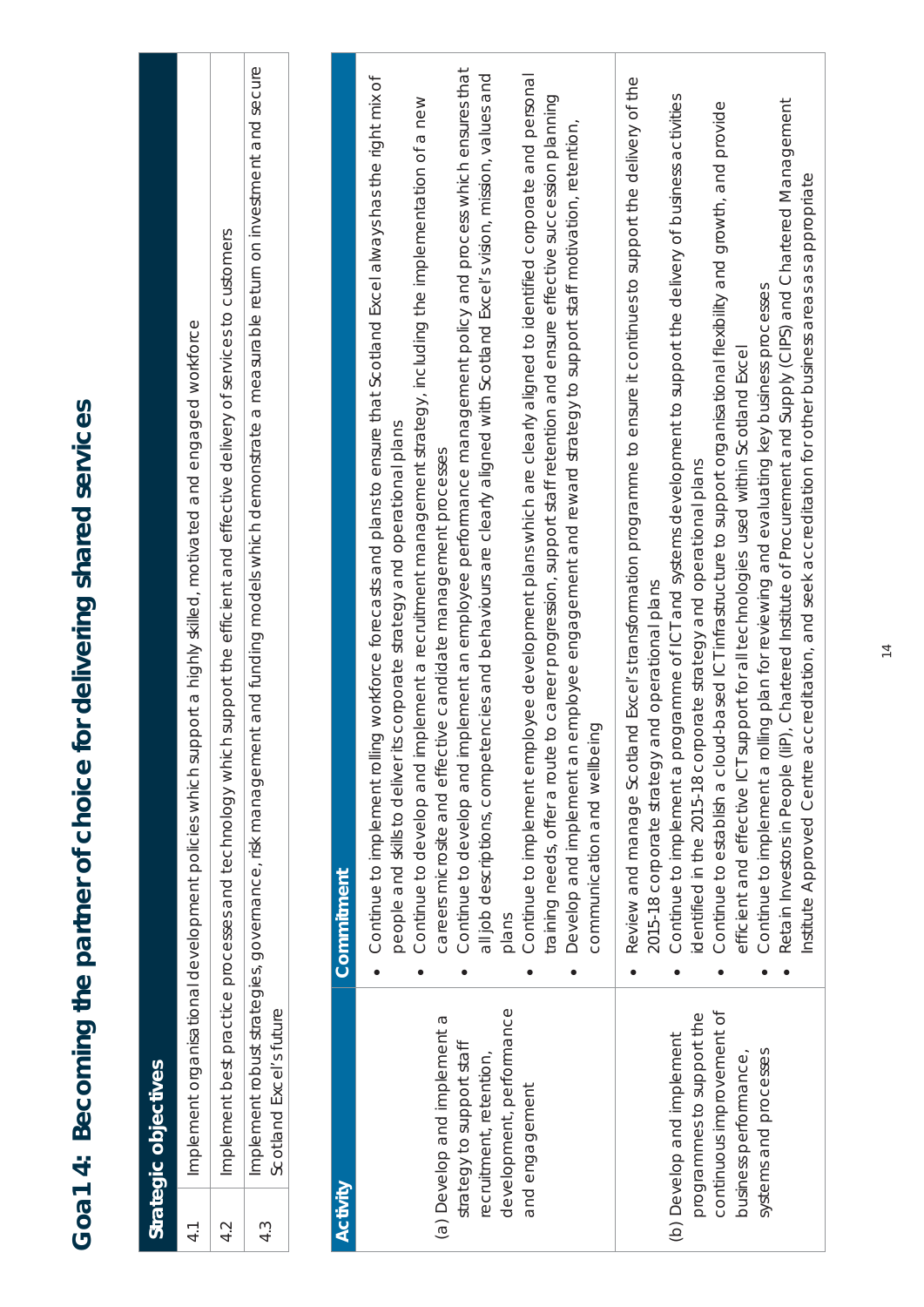| Continue to review and report on identified corporate and contract risks in line with Scotland Excel's risk management<br>Continue to implement a rolling review of Scotland Excel's corporate policies to ensure they provide an appropriate<br>Continue to review and update Scotland Excel's governance model to ensure that it provides the optimum level of<br>s performance and business activities<br>and supportive framework for business activities and performance<br>oversight of the organisation'<br>methodology and plan | Expand the use of data analytics tools to improve access to management information and reporting across the<br>analytics tools to provide data dashboards for each local authority<br>Explore options for using data<br>organisation | Continue to review Scotland Excel's business delivery model, ensuring that all fixed and operational costs return optimal<br>Continue to explore all available funding and/or income generation opportunities to ensure the long term sustainability<br>Develop a new five year corporate strategy to support the future development of growth of Scotland Excel in line with<br>ery of the 2018-22 corporate strategy<br>member requirements and priorities<br>юy<br>of the organisation and deliv<br>efficiency and value for mon |
|-----------------------------------------------------------------------------------------------------------------------------------------------------------------------------------------------------------------------------------------------------------------------------------------------------------------------------------------------------------------------------------------------------------------------------------------------------------------------------------------------------------------------------------------|--------------------------------------------------------------------------------------------------------------------------------------------------------------------------------------------------------------------------------------|-------------------------------------------------------------------------------------------------------------------------------------------------------------------------------------------------------------------------------------------------------------------------------------------------------------------------------------------------------------------------------------------------------------------------------------------------------------------------------------------------------------------------------------|
| (c) Ensure that Scotland Excel<br>management and policies<br>effective governance, risk<br>delivers its plans through                                                                                                                                                                                                                                                                                                                                                                                                                   | (d) Develop and implement a<br>business intelligence within<br>Scotland Excel and across<br>analysing and distributing<br>strategy for gathering,<br>the sector                                                                      | delivery model for Scotland<br>(e) Develop and implement a<br>sustainable funding and<br>clear, transparent and<br>Excel                                                                                                                                                                                                                                                                                                                                                                                                            |